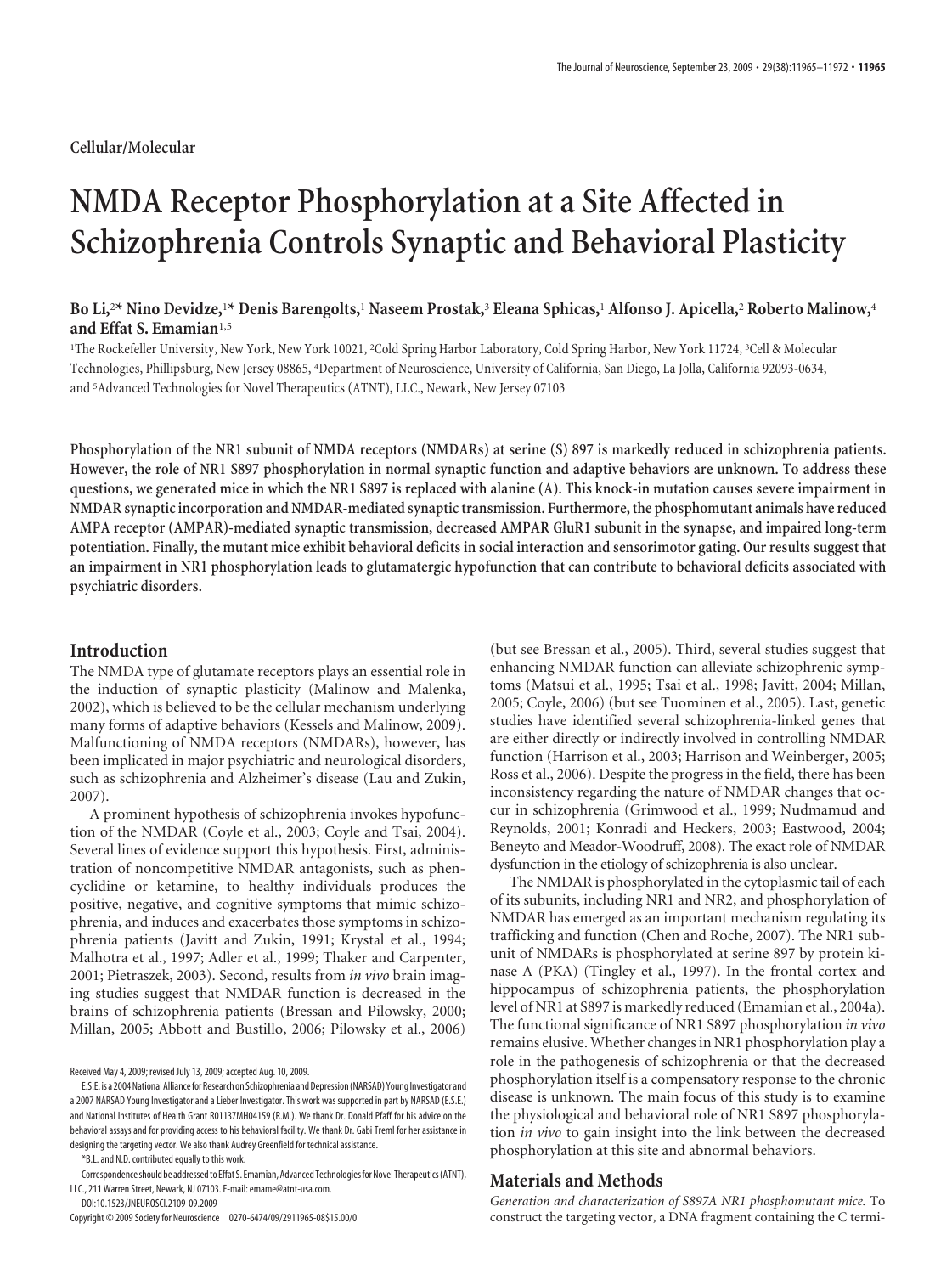nus of NR1 was isolated from the bacterial artificial chromosome library. Using a PCR strategy, the amino acid serine at position 897 was mutated to an alanine. A LoxP-FRT-Neo-FRT cassette was inserted into the intron between exon 18 and exon 19 of NR1, and correct orientation was confirmed by sequencing. Linearized targeting vector was injected into embryonic stem (ES) cells. In the recombinant ES cells, the FRT-Neo-FRT cassette was excised using FLP recombinase. Positive ES cell clones were injected into C57BL/6 blastocysts. The resulting chimeras were crossed with C57BL/6 mice. Heterozygous mice were bred to produce homozygotes and wild types (WTs). Successful gene targeting was confirmed by sequencing the genomic DNA from the mutant mice. Using a specific antibody against the phosphorylated NR1 at S897, the deficiency of NR1 S897 phosphorylation in the mutant mice was confirmed by Western blot analysis (described below).

*Western blot analysis.* Tissues from frontal cortex, striatum, or hippocampus of mouse brain (0.05– 0.1 g) were homogenized in ice-cold lysate buffer (0.25 M Tris, pH 7.5) containing protease inhibitors (protease inhibitor mixture tablets; Roche Diagnostics) and phosphatase inhibitors (phosphatase inhibitor mixtures I and II; Sigma-Aldrich) and were lysed through three cycles of freezing (in liquid nitrogen) and thaw (in 37°C water bath). Protein concentration was measured (Bio-Rad protein assay) with spectrometry at 595 nm. Equal amounts of total protein were loaded on 4 –12% gradient Bis-Tris gels, separated using the NuPAGE system (Invitrogen) and transferred onto nitrocellulose membrane. The membrane was probed with primary and secondary antibodies, and signals were detected by chemiluminescence followed by autoradiography. The following antibodies were used: anti-NR1 (raised against a conserved sequence of different NR1 splice variants; BD Biosciences Pharmingen and Millipore; 1:1000), anti-GluR1 (Millipore Bioscience Research Reagents; 1:1000), anti-S897 NR1 (Cell Signaling; 1:500; and Millipore; 1:5000), and anti-postsynaptic density 95 (PSD-95) (Millipore; 1:2000).

*Immunohistochemistry and electron microscopy.* Mice were anesthetized and perfused with 4% paraformaldehyde, and brain tissues were removed and postfixed overnight. Parasagittal brain sections of 60  $\mu$ m thickness were obtained using a vibratome and were briefly treated with 0.1% glutaraldehyde. Sections were then washed with 0.1 M phosphate buffer, pH 7.4, and were blocked overnight with 2% normal goat serum. Sections were incubated for 48 h in blocking solution with 1:400 dilution of anti-GluR1 antibody (Millipore Bioscience Research Reagents). Sections were washed four times, 15 min each, in 0.1 M Tris-saline buffer and incubated with anti-rabbit secondary antibody (included in the ABC kit; Vector Laboratories) for 16 h, and were then washed four times, 15 min each, in Tris-saline buffer. Using the ABC kit (Vector Laboratories), the brain sections were then subjected to the DAB reaction following the kit instructions. Electron microscopy analysis was performed following the methods of Brown and Farquhar (1989). Sections were postfixed and stained in reduced osmium tetroxide (1% OsO4, 1% potassium ferrocyanide, in 0.1 M cacodylate) for 1 h on ice, and were dehydrated through a graded series of ethanol (50, 70, 95, and 100%). After this step, samples were treated with 100% propylene oxide for 30 min and infiltrated with Epon/propylene oxide (1:1) overnight. Samples were treated with two changes of 100% Epon, 2 h each. Sections were then cured on top of precured blocks in a 60°C oven for 48 h. Ultrathin sections were cut with a diamond knife on Ultracut-E (Reichart-Jung) and poststained with uranyl acetate and lead. Sections were scanned and pictures were taken on a Tecnai transmission electron microscope (FEI) fitted with Gatan 895 UltraScan digital camera.

*Preparation of synaptic-associated proteins.* Hippocampi of both brain hemispheres were dissected and homogenized in 0.5 ml of 0.32 M sucrose supplemented with protease and phosphatase inhibitors. Fifty microliters of each sample was stored, and another 1 ml of sucrose was added to the rest of each sample. Samples were centrifuged at 800  $\times$  g for 10 min. Supernatants were collected and spun at  $10,000 \times g$  for another 10 min. The supernatants were stored, and the pellets were resuspended in a buffer (containing 0.5% Triton X-100, 120 mm NaCl, 50 mm Tris, pH 7.4, 1 mM EDTA plus protease and phosphatase inhibitors). Samples were incubated on ice for 30 min and spun at 21,000  $\times$  g for 2 h to isolate the PSD-95 fraction. Each fractionation experiment was tested by Western

blot analysis of equal amount of proteins from each fraction and probing with anti-PSD-95 antibody.

*Preparation of acute brain slices.* Male, 22- to 25-d-old mice were used for all the electrophysiology experiments. Animals were anesthetized with isoflurane and decapitated, and the brains were quickly removed and chilled in ice-cold dissection buffer (110.0 mm choline chloride, 25.0 mm NaHCO<sub>3</sub>, 1.25 mm NaH<sub>2</sub>PO<sub>4</sub>, 2.5 mm KCl, 0.5 mm CaCl<sub>2</sub>, 7.0 mm MgCl<sub>2</sub>, 25.0 mm glucose, 11.6 mm ascorbic acid, 3.1 mm pyruvic acid; gassed with 95%  $O_2/5\%$  CO<sub>2</sub>). Coronal slices (300  $\mu$ m) were cut in dissection buffer using a VT-1000 S vibratome (Leica) and subsequently transferred to a storage chamber containing artificial CSF (ACSF) (118 mm NaCl, 2.5 mm KCl, 26.2 mm NaHCO<sub>3</sub>, 1 mm NaH<sub>2</sub>PO<sub>4</sub>, 20 mm glucose, 4 mm MgCl<sub>2</sub>, 4 mm CaCl<sub>2</sub>; 22-25°C; pH 7.4; gassed with 95%  $O_2$ /5%  $CO_2$ ). After at least 1 h of recovery time, slices were transferred to the recording chamber and were constantly perfused with ACSF maintained at 27°C.

*Electrophysiology.* Experiments were always performed on interleaved mutant and littermate wild-type animals for comparison. Approximately two-thirds of the experiments were done blind, which showed the same results and were combined with the rest of the data. Whole-cell recordings were obtained with Axopatch-1D amplifiers (Molecular Devices) onto pyramidal neurons in the CA1 region of hippocampus under visual guidance using transmitted light illumination. Synaptic transmission was evoked with a bipolar stimulating electrode placed in the Schaffer  $collateral$  pathway,  $\sim$  0.2 mm away from cell bodies. Responses were recorded at holding potentials of both  $-60$  mV (for AMPA receptormediated responses) and +40 mV (for NMDAR-mediated responses). NMDA receptor-mediated responses were quantified as the mean between 110 and 160 ms after stimulation. Bathing solution (ACSF) contained the following (in mm): 119 NaCl, 2.5 KCl, 4 CaCl<sub>2</sub>, 4 MgCl<sub>2</sub>, 26.2 NaHCO<sub>3</sub>, 1 NaH<sub>2</sub>PO<sub>4</sub>, 11 glucose, 0.1 picrotoxin, and gassed with 5%  $CO<sub>2</sub>$  and 95%  $O<sub>2</sub>$  at 27°C. Internal solution contained the following (in mm): 115 cesium methanesulfonate, 20 CsCl, 10 HEPES, 2.5 MgCl<sub>2</sub>, 4 Na<sub>2</sub>-ATP, 0.4 Na-GTP, 10 Na-phosphocreatine, and 0.6 EGTA, pH 7.2. Spontaneous responses [miniature EPSCs (mEPSCs)] were recorded at 27°C in the presence of 1  $\mu$ M TTX and 0.1 mM picrotoxin and analyzed using Mini Analysis Program (Synaptosoft). For recordings on mEPSC or field EPSPs, the concentration for Ca<sup>2+</sup> and Mg<sup>2+</sup> were adjusted to 2.5 and 1.3 mm, respectively. Electrodes ( $\sim$ 1 m $\Omega$ ) were filled with 1 m NaCl and placed in the dendritic area  $(\sim 0.25$  mm from the somas in CA1) to record field EPSPs. Long-term potentiation (LTP) was induced by stimulating the Schaffer– collateral pathway (two trains of 1 s pulses at 100 Hz, at an interval of 25 s). The result of the LTP experiments was displayed as EPSP amplitude normalized to the average of the responses before LTP induction.

*Animals for the behavioral assays.* A total of eight male homozygous phosphomutant mice and eight of their wild-type littermates were tested for social interaction, and 10 pairs of homozygous mutants and their wild-type littermates were studied for prepulse inhibition. Adult (6 –12 weeks) male cohorts of paired homozygous and their wild-type littermates (with similar body weight) were used for the behavioral assays of this study. Mice were housed individually and were maintained on a 12 h light/dark cycle with light on at 6:00 P.M. All animals had food and water available *ad libitum* and were cared for in accordance with the Rockefeller University Institutional Animal Care and Use Committee protocol.

*Social interaction.* The social interaction paradigm was used as previously described (Choleris et al., 2003). Briefly, a stimulus mouse was presented to an experimental mouse in its home cage, which was covered with a clear Plexiglas top ( $23 \times 33$  cm). The stimulus mouse was placed in a clear Plexiglas cylinder (9 cm in diameter, 10 cm in height) with 20 holes (4 mm diameter) drilled near the bottom of the cylinder to allow the passage of olfactory cues while preventing direct interaction between the experimental and the stimulus mouse. All tests were done at the dark phase of the light/dark regimen. Before testing, all mice were moved to the darkened testing room with a small red light, and experimental mice were habituated to the presence of an empty cylinder in their home cage for 10 min. Similarly, the stimulus mice were also placed in the clear cylinders and habituated for 5 min before testing. Each experimental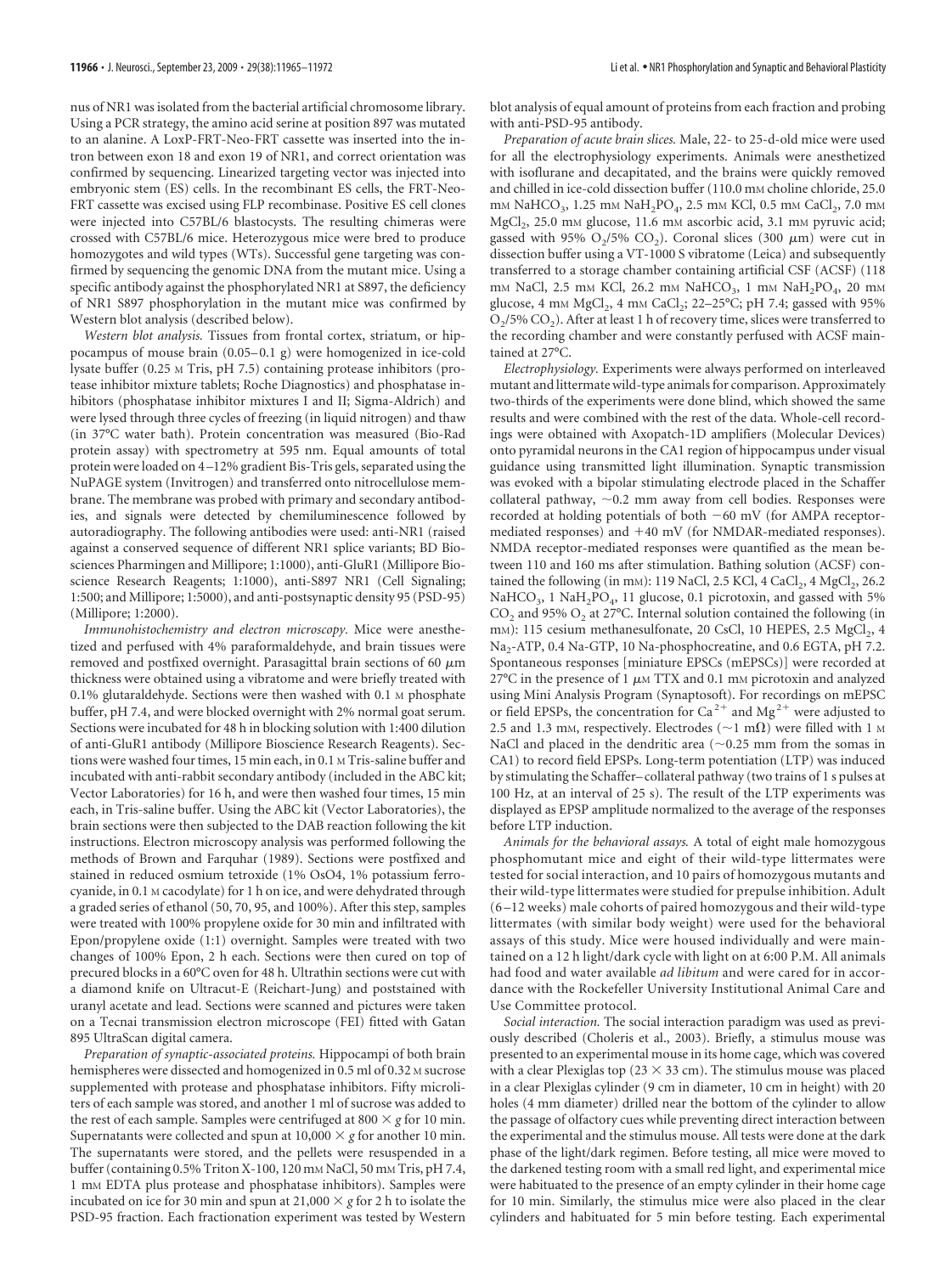

Figure 1. Genetic blockade of NR1 S897 phosphorylation. A, Schematic view of the targeting vector generated for targeting the S897 site of GRIN1 locus of the mouse genome (see Materials and Methods). B, Confirmation of gene targeting in the genomic DNA of the mutant mice by sequencing using a specific primer close to this site. C, Western blot analysis to confirm the absence of phosphorylation at S897 in the S897A mutant animals using the NR1 S897 phosphospecific antibody. Total protein extracts of 50  $\mu$ g from the frontal cortex (FC), striatum (STR), and hippocampus (HIP) of the WT animals and homozygous mutants were loaded. Top blot, Anti-NR1 S897; middle blot, anti-NR1; bottom blot, anti-actin.

mouse was tested five times (tests 1–5) in their home cage, in which a cylinder containing a stimulus mouse was introduced. Each test lasted 5 min, with 15 min intervals in between. In tests 1– 4, the same stimulus mouse was used, whereas in test 5, a novel stimulus mouse was used. During testing, mice were left undisturbed in the room and their behavior was videotaped (8 mm Canon Handycam) for subsequent analysis. During the 15 min intertest intervals, the same empty cylinder was placed back in the cage. The position of all the cylinders introduced into the mouse home cage was kept constant throughout the experiment. After every use, cylinders were thoroughly washed with unscented soap and then dried by paper towel. The behavioral data collected include social investigation (active sniffing of the holes) and rearing (not in relation to the cylinder).

Animals' olfactory function was examined to make sure that the deficit in social behavior of the NR1 S897A mutant animals was not caused by changes in the olfactory system. An olfactory stimulus, which was the odor from 100% benzaldehyde solution (Sigma-Aldrich), was presented for a 20 s duration when mice were in a "resting state" (i.e., there was no home cage activity detected by the computer [i.e., the total distance (TD) traveled, horizontal activity (HA), and vertical activity (VA) were zero]) for at least 5 min. The changes in the animals' home cage activity (TD, HA, and VA) were measured until the animals reached the resting state again ( $\sim$ 10 min).

*Prepulse inhibition of the acoustic startle response.* Prepulse inhibition (PPI) of the acoustic startle response was measured as described previously with some minor modifications (Emamian et al., 2004b). Adult homozygous mutant mice and their wild-type littermates were housed individually for 2 weeks before testing. Testing was conducted in a SR-Lab system (San Diego Instruments). Response amplitude was calculated as the maximum response level that occurred during the 100 ms recording. Because animals can habituate to the prepulse, and to the startle stimulus, the number of trials was kept to minimum. Immediately after being placed in the chamber, the animal was allowed to acclimate for 5 min with background noise (86 dB) continually present. The animal then received 10 sets of the following five types of trials, distributed pseudorandomly, and separated by 15 s intertrial intervals: trial 1, 40 ms, 120 dB noise burst alone; trials 2– 4, 120 dB startle stimuli preceded 100 ms by one of the three 20 ms prepulses: 90, 94, or 98 dB; trial 5, no-stimulus/ background noise alone (86 dB). As a control experiment to examine the efficacy of PPI protocol used in this study, wild-type C57BL/6 mice were injected with (+)-5-methyl-10,11-dihydro-5*H*-dibenzo[a,d]cyclohepten-5,10-imine maleate (MK-801) [1 mg/kg; using the methods of Yee et al. (2004)] and subjected to the same PPI protocol described here. This control experiment showed that injection of MK-801 resulted in a significant decrease in PPI (data not shown) using this PPI protocol. Data were analyzed using ANOVA with repeated measures.

## **Results**

To investigate directly the physiological and behavioral role of NR1 S897 phosphorylation *in vivo*, we generated a knock-in mouse in which the serine 897 of NR1 is substituted with an

alanine (Fig. 1*A*) (see Materials and Methods), thereby preventing its phosphorylation. We confirmed that the mutant mice carry the point mutation in its genome (Fig. 1*B*) and express the full-length NR1 protein at a level comparable with the wild-type mice (Fig. 1*C*), and the phosphorylation of NR1 at S897 is precluded because of the mutation to alanine (Fig. 1*C*).

To examine the effects of NR1 S897 phosphomutation on synaptic function, we recorded both NMDAR- and AMPARmediated synaptic transmission in the Schaffer collateral–CA1 synapses in the hippocampi of S897A mutant mice. Compared with wild-type animals, the ratio of NMDAR- to AMPARmediated synaptic transmission was markedly reduced in the mutant animals (Fig. 2A) (WT,  $0.82 \pm 0.14$ ,  $n = 10$ ; mutant mice,  $0.31 \pm 0.04$ ,  $n = 12$ ;  $p < 0.01$ ). The decrease in NMDA-to-AMPA ratio could be attributable to either a decrease of NMDAR- or an increase in AMPAR-mediated synaptic transmission. To distinguish between these possibilities, we recorded AMPAR-mediated mEPSCs from CA1 pyramidal neurons in the hippocampus. We found that both the amplitude (Fig. 2*B*) [WT, 13.5  $\pm$  0.2 pA, *n* = 1138 events from 10 cells; mutant mice,  $12.4 \pm 0.2$  pA,  $n = 662$ events from 10 cells;  $p < 0.01$  by Kolmogorov–Smirnov (K–S) test] and the frequency (Fig. 2*B*) (WT, 13.8  $\pm$  2.1 per min, *n* = 10 cells; mutant, 8.5  $\pm$  1.4 per min,  $n = 10$  cells;  $p < 0.05$ ) of the AMPAR-mediated mEPSCs were decreased in the mutant animals. As expected, the interevent intervals of mEPSCs from the mutant animals were longer (Fig. 2*C*) ( $p < 0.01$  by K–S test). The reduction of mEPSC frequency likely reflects a decrease in the number of functional synapses that contain AMPARs, whereas the decrease in mEPSC amplitude is likely attributable to a reduction in the number of AMPARs per synapse. These results demonstrate that both NMDAR- and AMPAR-mediated synaptic transmission onto CA1 cells are reduced. The reduction of NMDA-to-AMPA ratio indicates that the reduction of NMDA transmission is more dramatic than that of AMPA. As expected, given the important role of NMDARs in the induction of LTP, LTP in the Schaffer collateral–CA1 pathway was impaired in the mutant mice (Fig.  $2D$ ) ( $n = 13$  for both WT and mutant animals;  $p \leq 0.05$ ). These results indicate a severe impairment of NMDAR-mediated synaptic transmission in the mutant animals, leading to decreased synaptic plasticity and AMPAR-mediated synaptic transmission. Since both AMPAR- and NMDARmediated synaptic transmission are markedly impaired, the deficiency of LTP in the mutant animals could be because there is insufficient activation of NMDARs (because of the impairment in AMPAR-mediated synaptic transmission) or insufficient number of NMDARs.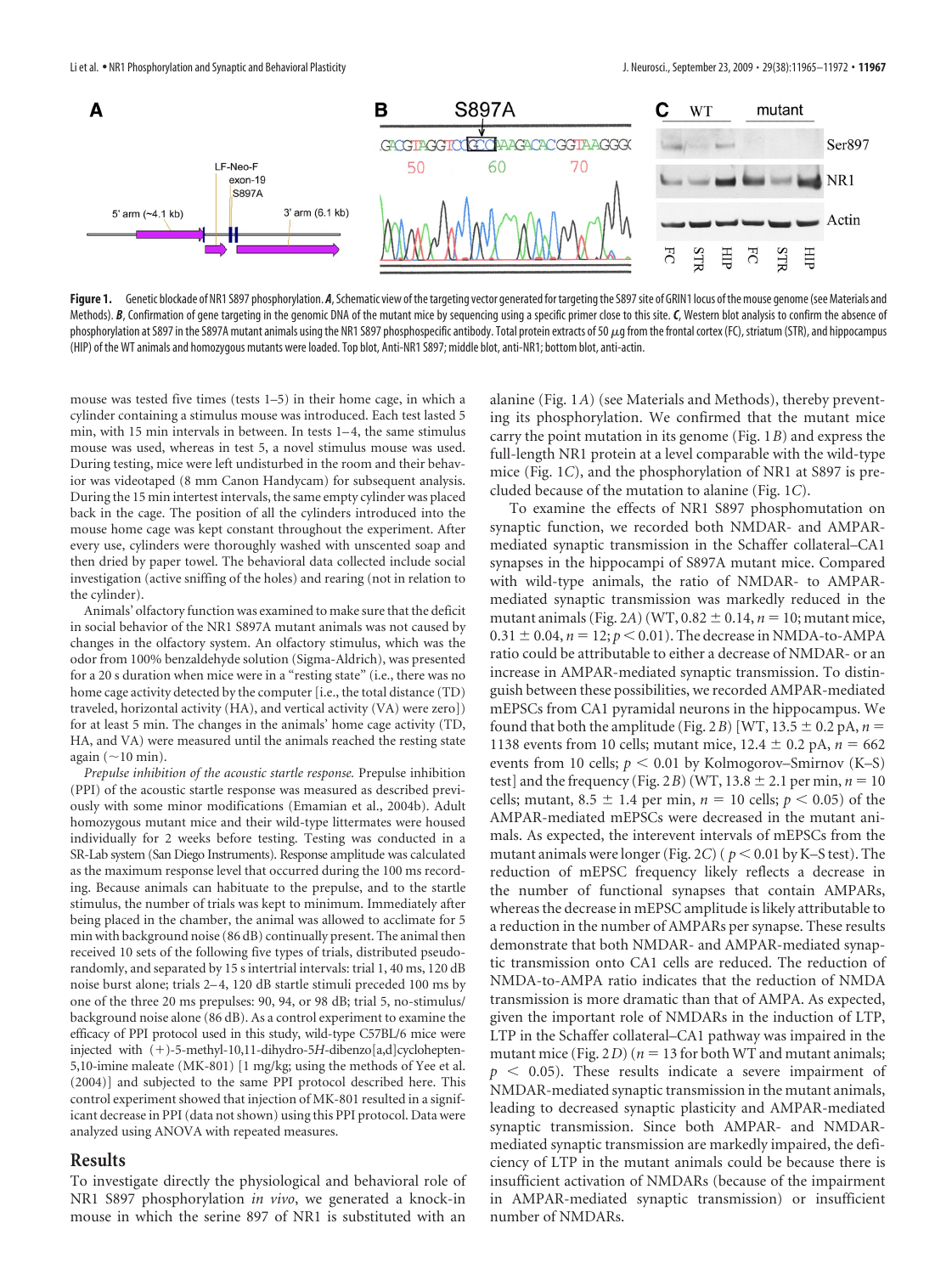To determine whether the decreased NMDAR-mediated synaptic transmission is caused by a deficit in NR1 synaptic incorporation in the S897A mutant mice, we prepared synaptic membraneassociated proteins by biochemical fractionation of hippocampal tissue dissected from either the wild-type or the mutant mice. The mutant mice showed a significant decrease in NR1 protein level only in the synaptic fraction (Fig. 3*A*), whereas NR1 level in the total brain homogenate was unchanged (Fig. 1*C*, representative blot). Moreover, GluR1 protein level in the synaptic faction (Fig. 3*A*), but not in the total homogenate (data not shown), is also significantly reduced in the mutant animals, consistent with the impairment in AMPAR-mediated synaptic transmission (Fig. 2). GluR1-containing AMPAR synaptic insertion requires NMDAR activation (Shi et al., 1999), which underlies LTP in the Schafer collateral–CA1 synapses (Malinow and Malenka, 2002). We therefore also examined the localization of GluR1 in the dendritic spines in the CA1 area of the hippocampus by electron microscopy after immunostaining with a specific antibody against GluR1. Strikingly, unlike the wild-type mice, which showed strong GluR1 immunoreactivity in the PSD region, mutant animals had markedly reduced GluR1 staining near the PSD regions and often formed abnormal clusters within the dendritic spines (Fig. 3*B*). Quantification of the total number of synapses that positively stained with GluR1 indicates a highly significant decrease in the number of GluR1-positive synapses in the mutant animals ( $p <$ 



**Figure 2.** The NR1 S897A mutation depressed synaptic transmission and reduced LTP. *A*, The top panel shows the representative traces of evoked EPSCs recorded from CA1 neurons in either WT or mutant hippocampal slices. EPSCs at both  $-60$  and  $+40$  mV holding potentials are shown. Calibration: 50 ms, 20 pA. The bottom histogram is the quantification of the ratio of NMDAR- to AMPAR-mediated synaptic transmission for WT and mutant animals (WT, 0.82  $\pm$  0.14,  $n = 10$ ; mutant mice, 0.31  $\pm$  0.04,  $n =$ 12; \*\**p*  $<$  0.01, *t* test). *B*, Representative traces of AMPAR-mediated mEPSCs recorded from slices of WT (left) or mutant (right) animals. Calibration: 500 ms, 20 pA. Quantification of the amplitude of AMPAR-mediated mEPSCs for WT and mutant animals is described here (WT, 13.5  $\pm$  0.2 pA,  $n = 1138$  events from 10 cells; mutant mice, 12.4  $\pm$  0.2 pA,  $n = 662$  events from 10 cells;  $*p$   $<$  0.01, K–S test). Quantification of the frequency of AMPAR-mediated mEPSCs for WT and mutant animals is described here (WT, 13.8  $\pm$  2.1 per min,  $n = 10$  cells; mutant, 8.5  $\pm$  1.4 per min,  $n = 10$  cells; \*p  $\lt$  0.05, t test). *C*, Cumulative distribution of the interevent intervals of the mEPSCs from WT and mutant animals (WT,  $n = 1138$  events from 10 cells; mutant mice,  $n = 662$ events from 10 cells;  $p < 0.01$ , K–S test).  $D$ , Top panel, Representative traces of field EPSPs (fEPSPs) from WT or mutant hippocampal slices. Traces are averaged for time points before (1) and after (2) LTP induction. Calibration: 200 ms, 0.1 mV. Bottom panel, Normalized amplitudes of fEPSPs before and after delivery of the LTP-induction stimuli (arrow).  $N = 13$  for both WT and mutant animals;  $p \leq 0.05$ . Error bars indicate SEM.

0.0001 by *t* test) (Fig. 3*B*). These data suggest that preventing NR1 S897 phosphorylation caused severe impairment in synaptic NMDAR function such that it is not sufficient to drive effectively GluR1 into the synapse during synaptic plasticity, as evidenced by the reduction in basal synaptic transmission (Fig. 2*A–C*) and impairment in LTP in the mutant animals (Fig. 2*D*).

Since the S897A mutation caused severe impairments in glutamatergic synaptic function and plasticity, we wondered whether it could also lead to behavioral deficits. To test this, we examined the mutant mice with behavioral assays commonly used to examine behavioral deficits in rodent models of schizophrenia. We first examined the animal's home cage motor activity and found that, across all the parameters measured (horizontal/vertical activity and total distance traveled), there was no significant difference between the homozygous mutant animals and their wild-type littermates (data not shown), suggesting that the S897A mutation does not affect the overall motor function.

To test whether the phosphomutant animals exhibit deficits in social interaction, we used an assay that examines the social interest in rodents while minimizing the variability that can be introduced by different intruders in a typical social interaction assay based on intruder mice (Choleris et al., 2003). In this assay, each experimental mouse was tested five times (tests 1–5) for its reaction to a cylinder containing a stimulus mouse. In tests 1–4, the same stimulus mouse was used, whereas in test 5 a novel stimulus mouse was introduced. The behavioral data collected included social investigation (active sniffing of the holes near the bottom of the cylinder) and rearing (not in relation to the cylinder). The wild-type mice showed the expected decrease in social response (habituation to the stimulus mouse) throughout tests 1–4 (comparison between tests 1 vs 4,  $p < 0.001$ ;  $N = 8$ ) (Fig. 4*A*). The wild-type mice also showed the expected increase in social interest when presented with a novel animal at test 5 (comparison between test 4 vs test 5,  $p < 0.001$ ;  $N = 8$ ) (Fig. 4*A*). However, the mutant mice did not show the expected decline in the number of social investigations toward the repeatedly introduced stimulus mouse (comparison between tests 1 vs 4, *p* 0.05;  $N = 8$ ) (Fig. 4*A*), and also failed to show the expected increase in social investigation toward the novel stimulus mouse (comparison between tests 4 vs 5,  $p > 0.05$ ;  $N = 8$ ) (Fig. 4*A*). Analysis of the frequency of vertical activity (rearing) showed that the mutant mice exhibited significantly less number of rearing compared with their wild-type littermates in test 1 (Fig. 4*B*). However, in tests 2–5, the difference in vertical activity between mutant and wild-type mice was not significant (Fig. 4*B*). The difference in test 1 but not in tests 2–5 could be attributable to a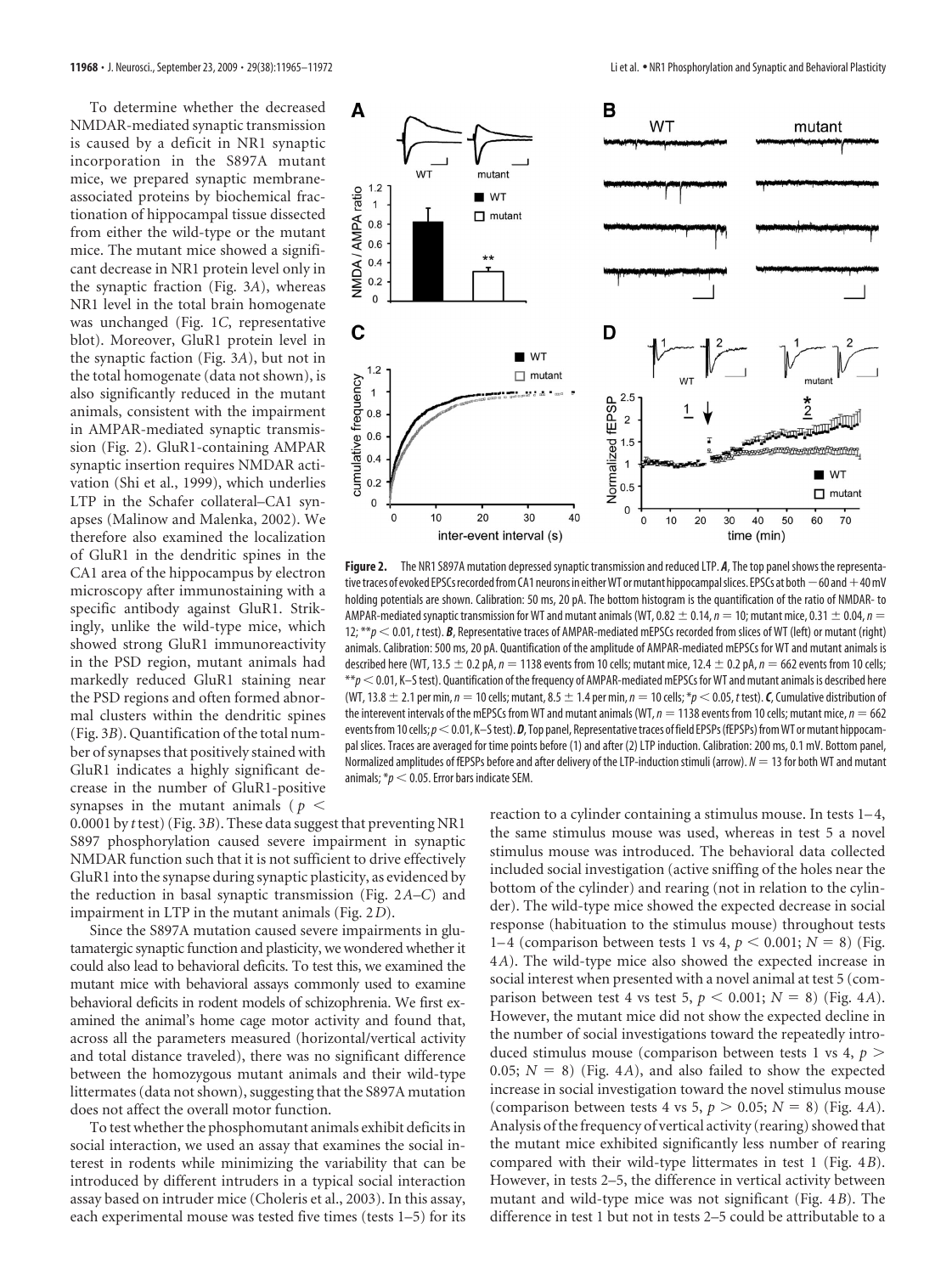

Figure 3. The NR1 S897A mutation decreased synaptic incorporation of glutamate receptors and reduced GluR1 in the synapse. *A*, Left, Western blot analysis after biochemical fractionation of hippocampal tissues dissected from WT and the homozygous mutant mice. Synaptic membrane-associated proteins (10 $\mu$ g) were loaded, and the same blot was probed with antibodies against GluR1 (top), NR1 (middle), and PSD-95 (bottom). Right, Quantification of the densities of total synaptic GluR1 (top) and NR1 (bottom) signals from WT ( $n = 3$ ) and the homozygous mutant ( $n = 1$ ). 3) mice. Error bars indicate SEM (\* $p < 0.05$ , *ttest*). *B*, Immuno-EM analysis of the CA1 regions of the hippocampus from WT and mutant mice. Left panel, No primary antibody controls; right panels, top, three representative EM fields of the CA1 regions of wild-type animals that were probed with an anti-GluR1 antibody. The dark black staining of GluR1 in postsynaptic areas is the specific GluR1 signal, which is absent in the sections that were probed with the secondary antibody alone (no primary antibody control; on the left). Right panels, Bottom, Three representative EM fields of the CA1 regions of the homozygous mutant mice probed with the anti-GluR1 antibody. The dark black staining shows the mislocalized clusters of GluR1 signal. This signal is specific as it is absent in control sections (probed with the secondary antibody alone; on the left). Quantification of the number of GluR1-positive synapses in each EM field (2  $\mu$ m<sup>2</sup>) in the CA1 regions of the wild-type mice and homozygous mutant mice shows a highly significant decrease in the number of GluR1-positive synapses in mutants ( $p < 0.0001$ , *t* test;  $N = 9$  for both groups). Scale bars, 200 nm.

difference between the wild-type and mutant mice in response to a novel environment. To test whether the deficit in social behavior of the NR1 S897A mutant animals could be explained by a change in olfactory function, we examined the mice for olfactory responsiveness and found that the mutant mice showed normal response to an olfactory stimulus, which was measured as the response to the odor of an 100% benzaldehyde solution presented when the mice were in resting state (see Materials and Methods) (data not shown). These results demonstrate that the NR1 S897A mutation impairs the function of the brain system that underlies normal social behaviors.

Schizophrenia patients show sensorimotor gating deficits that can be measured as an impairment in PPI, in which a weak auditory prestimulus or prepulse reduces the startle response to a subsequent intense auditory stimulus (Javitt et al., 2008). Abnormal PPI has also been used as an indicator of impaired sensorimotor gating in rodent models of schizophrenia (Swerdlow and Geyer, 1998; Geyer et al., 2002). To determine whether the S897A mutation could affect sensorimotor gating, we examined PPI in the phosphomutant animals and their wild-type littermates. We used a combination of one startle stimulus (120 dB<sub>A</sub>) preceded by one of the three prepulse stimuli of different intensities  $(+4, +8,$ and  $+12$  dB<sub>A</sub> above the background noise). As shown in Figure 4*C*, the phosphomutant animals showed significantly decreased PPI for prepulse intensities of 8 or 12  $dB_A$  above the background noise (at  $+8$  dB<sub>A</sub>,  $p < 0.05$ ,  $N = 10$ ; at  $+12$  dB<sub>A</sub>,  $p < 0.05$ ,  $N =$ 10). We also evaluated the amplitude of the baseline acoustic startle response (in the absence of prepulses). There was no significant difference in the startle response amplitude between the mutant and wild-type animals. These results demonstrate that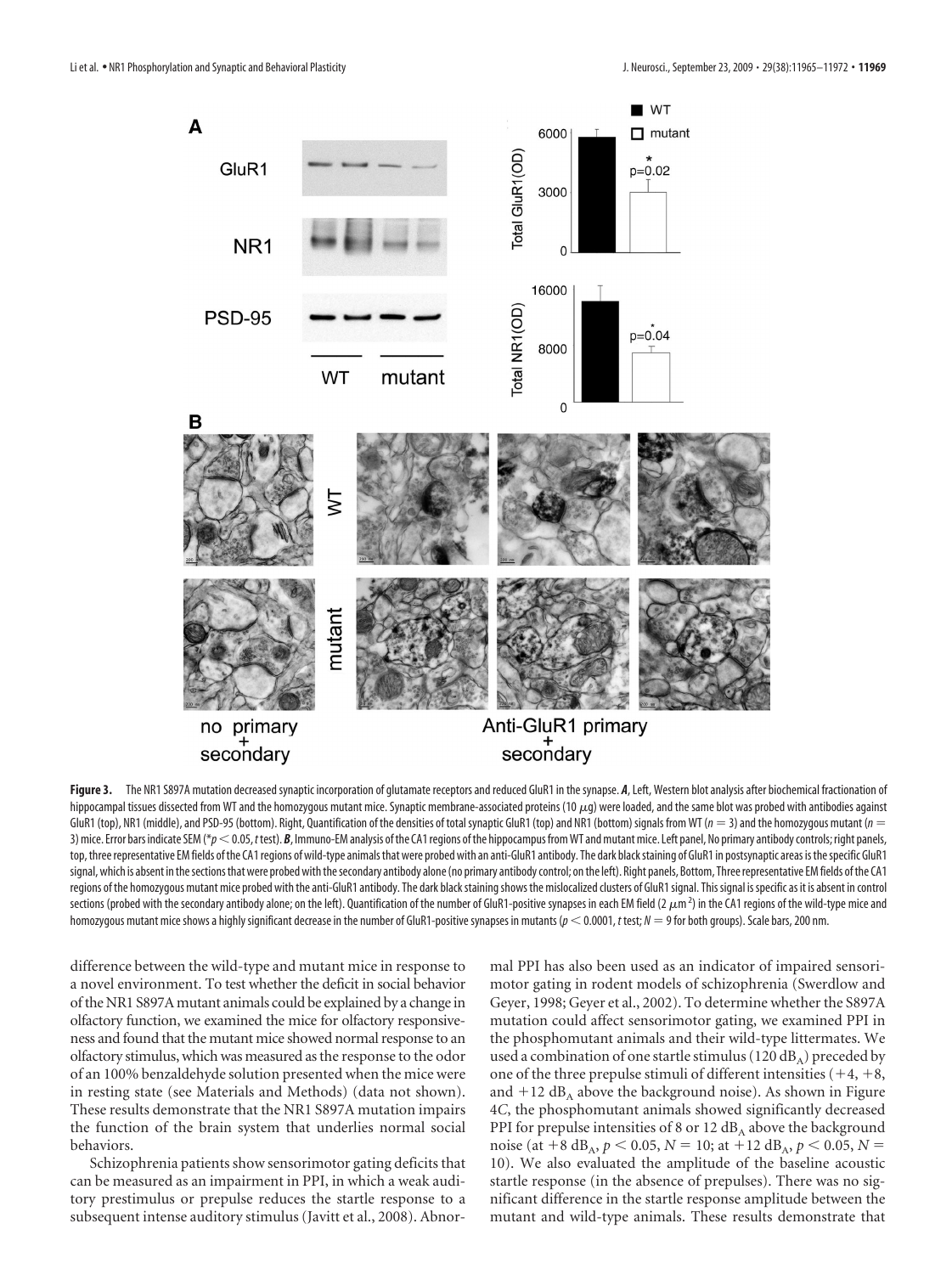

**Figure 4.** The NR1 S897A mutation causes behavioral deficits. *A*, *B*, Social interaction of the experimental mice toward the repetitively presented stimulus mouse (tests  $1-4$ ), or a novel stimulus mouse (test 5). Mutant, NR1 S897A homozygous mutant mice; WT, wild-type littermates. *A*, Quantification of active social investigation: number of sniffs;  $N = 8$  for both groups. One-way repeated-measures ANOVA was used to evaluate recognition memory in WT and mutant mice. Significance ( $***p$  < 0.0001;  $F = 8.3$ ) was further evaluated using Bonferroni's multiple-comparison *post hoc* test. In test 5, in which a new intruder was introduced, WT mice showed increased recognition memory compared with mutant mice ( $p < 0.001$ ;  $t = 5.728$ ). WT mice also showed statistically decreased exploration toward the same intruder through tests  $1-4$  ( $p < 0.01$ ,  $t = 4.226$ , test 1 vs test 2;  $p < 0.001$ ,  $t = 5.449$ , test 1 vs test 3; and  $p < 0.001$ ,  $t = 5.708$ , test 1 vs test 4), whereas there was no significant difference when compared test 1 (the very first presentation of the intruder, which was presented repeatedly in tests 1– 4) with test 5 (the new intruder). In contrary to WT mice, mutant mice did not show recognition memory throughout tests 1–5. *B*, Quantification of the activity in exploring the cage away from social interest: number of rears (not in relation to the cylinder);  $N = 8$  for both groups. Compared with mutant mice, WT mice littermate exhibited significantly higher exploratory activity in test 1 ( $p < 0.01$ ;  $t = 3.4$ ). *C*, Prepulse inhibition of NR1 S897A phosphomutant mice and WT littermate controls. PPI was expressed as  $100 -$  [(response to startle stimulus after prepulse/response to startle stimulus alone)  $\times$  100].  $*p < 0.05; N = 10$  for both groups. Error bars indicate SEM.

the NR1 S897A mutation impairs the plasticity of the startle response (i.e., PPI), while leaving the sensory responsiveness intact, and indicate that NR1 S897 phosphorylation plays a critical role in regulating the function of the neural circuitry underlying sensorimotor gating.

## **Discussion**

In this study, we found that preventing NR1 S897 phosphorylation *in vivo* by substituting serine with alanine in mice severely reduces the level and function of NMDARs in the synapse, impairs synaptic plasticity and GluR1 synaptic incorporation, and impairs AMPAR-mediated synaptic transmission. Furthermore, the phosphomutant mice also show deficits in social activities and sensorimotor gating.

Previous studies in cell cultures showed that overexpressed NR1 subunits are retained in the endoplasmic reticulum (ER) because of an ER retention signal near S897 (Standley et al., 2000), and mutations that mimic S897 phosphorylation can suppress the ER retention and facilitate NR1 exiting from ER, thereby regulating the level of NMDARs on cell surface (Xia et al., 2001; Scott et al., 2003). Therefore the impairment in NR1 synaptic incorporation in the phosphomutant animals could be attributable to a failure in phosphorylating NR1 S897 and increased NR1 ER retention. However, ER retention of wild-type NR1 is relieved when it is coexpressed with NR2 subunits (Barria and Malinow, 2002). Since mutant animals express NR1 (Fig. 1*C*) and NR2 subunits (data not shown) at levels similar to those of wild-type animals, the amount of fully assembled NMDARs that can exit ER in the mutant animals may be comparable with that of wild-type animals. Therefore, the reduction of synaptic NMDARs in the NR1 phosphomutant animals could be attributable to an impairment downstream of ER retention, such as faulty NMDAR synaptic incorporation.

The reduction of AMPA currents and AMPAR synaptic incorporation in the mutant animals could be caused by the primary impairment in NMDAR-mediated synaptic transmission, since NMDARs are essential for both synaptic maturation and plasticity (Constantine-Paton and Cline, 1998). Interestingly, recent studies showed that complete deletion of NR1 (Adesnik et al., 2008; Engblom et al., 2008; Zweifel et al., 2008) or NR2B (Hall et al., 2007) results in potentiation of AMPAR-mediated synaptic transmission. It is possible that low levels of NMDAR function during development act to reduce synaptic AMPAR levels (Sheng and Kim, 2002). The NR1 S897 mutation, which produces low levels of NMDAR function, could enhance this effect. The complete loss of NMDAR function during early development, as achieved by genetic deletion of either NR1 (Adesnik et al., 2008; Engblom et al., 2008; Zweifel et al., 2008) or NR2B (Hall et al., 2007), prevents this normally occurring reduction, leading to a net potentiation of AMPAR transmission. Alternatively, changes in signaling pathways that are normally coupled to NMDAR via NR1 phosphorylation could account for the synaptic depression in the NR1 S897A mutant animals. Additional studies are needed to clarify these issues.

Social behavior and sensorimotor gating are impaired in both schizophrenia patients and rodent models of schizophrenia. In this study, we found that the NR1 S897A mutant mice display significant impairments in social behaviors and sensorimotor gating, as measured by a social interaction paradigm and PPI, respectively. Notably, social abnormalities and PPI deficit similar to those that we observed in the NR1 S897 phosphomutant mice can also be induced in rodents by NMDAR antagonists such as phencyclidine, MK-801, and ketamine (Swerdlow and Geyer,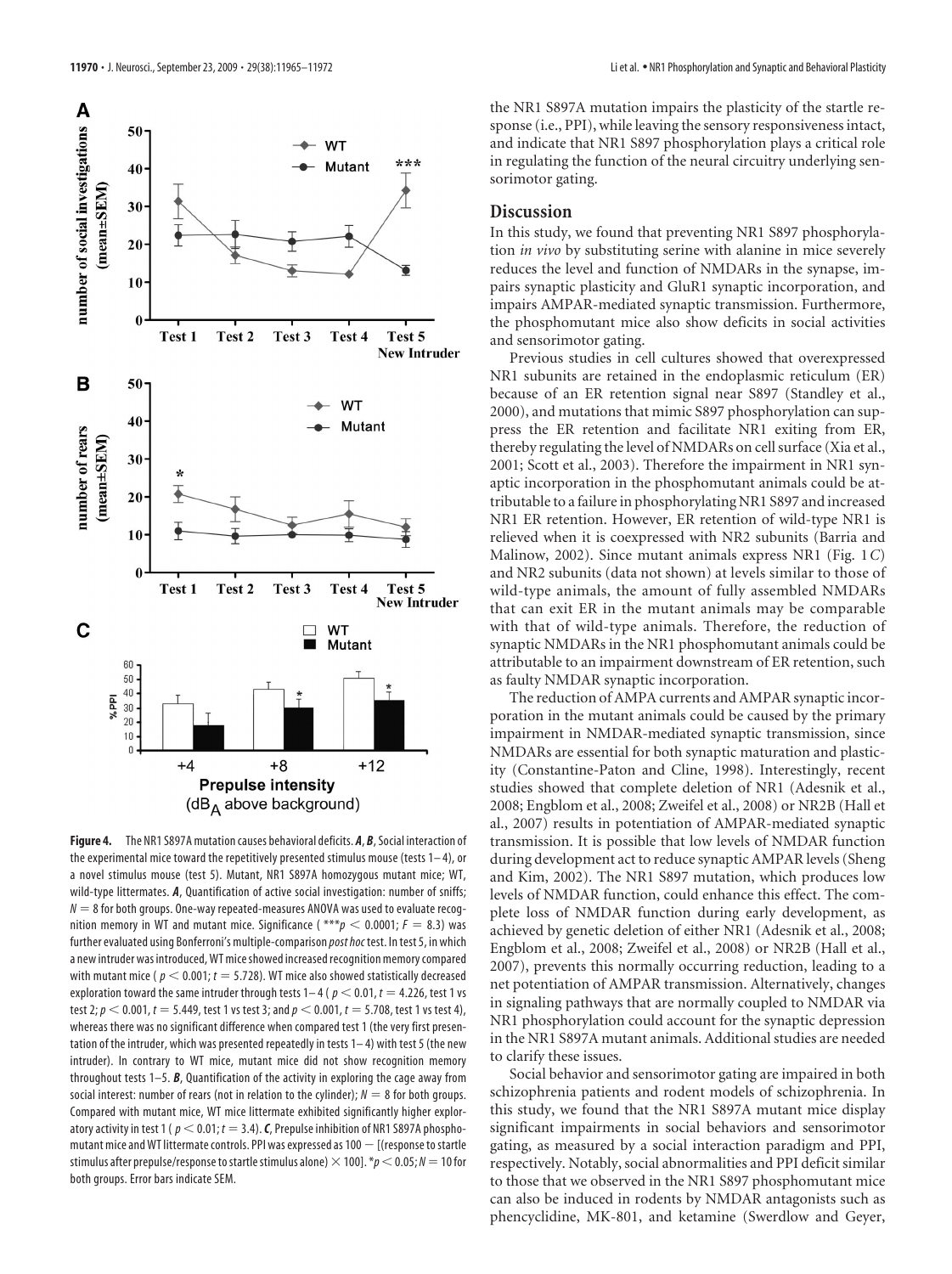1998; Ellenbroek and Cools, 2000; Geyer et al., 2001, 2002; Powell and Miyakawa, 2006). However, neither of the two behavioral phenotypes we observed in the mutant mice is specific to schizophrenia. For example, social interaction deficits can be seen in autism (Moy and Nadler, 2008), and PPI deficits can be seen in other disorders as well (Giakoumaki et al., 2007). Furthermore, it is difficult to draw an analogy between rodent social behaviors, which are primarily driven by olfactory function, with those of humans. Additional studies, including a comprehensive battery of behavioral tests that examine different aspects of cognitive function, are necessary to determine whether this mutation can cause specific cognitive deficits in rodents that are related to schizophrenia or other psychiatric or neurological disorders.

There are several scenarios that can explain how a decrease in NR1 S897 phosphorylation could contribute to abnormal behavior. A decrease in NMDAR function, such as that caused by genetic deficits (Stefansson et al., 2002; Li et al., 2007) or pharmacological treatments (Xu et al., 2006; Mouri et al., 2007; Snyder et al., 2007), may lead to inefficient phosphorylation of NR1 at S897, which further impairs NMDAR function, resulting in a positive-feedback-like mechanism. This will result in impairments in synaptic function and plasticity, and abnormal behaviors. Alternatively, since NR1 S897 is phosphorylated by PKA (Tingley et al., 1997), a primary change in PKA or a phosphatase (such as calcineurin) activity could also lead to changes in S897 phosphorylation. Interestingly, both PKA pathway and calcineurin have been linked to schizophrenia (Sawa and Snyder, 2005; Horiuchi et al., 2007; Kinoshita et al., 2008).

The findings of our study provide new insight for the mechanisms by which NMDAR hypofunction could occur. The NR1 S897A mice therefore can serve as a genetic tool for additional circuit and behavioral analysis.

#### **References**

- Abbott C, Bustillo J (2006) What have we learned from proton magnetic resonance spectroscopy about schizophrenia? A critical update. Curr Opin Psychiatry 19:135–139.
- Adesnik H, Li G, During MJ, Pleasure SJ, Nicoll RA (2008) NMDA receptors inhibit synapse unsilencing during brain development. Proc Natl Acad Sci U S A 105:5597–5602.
- Adler CM, Malhotra AK, Elman I, Goldberg T, Egan M, Pickar D, Breier A (1999) Comparison of ketamine-induced thought disorder in healthy volunteers and thought disorder in schizophrenia. Am J Psychiatry 156:1646 –1649.
- Barria A, Malinow R (2002) Subunit-specific NMDA receptor trafficking to synapses. Neuron 35:345–353.
- Beneyto M, Meador-Woodruff JH (2008) Lamina-specific abnormalities of NMDA receptor-associated postsynaptic protein transcripts in the prefrontal cortex in schizophrenia and bipolar disorder. Neuropsychopharmacology 33:2175–2186.
- Bressan RA, Pilowsky LS (2000) Imaging the glutamatergic system in vivo relevance to schizophrenia. Eur J Nucl Med 27:1723–1731.
- Bressan RA, Erlandsson K, Stone JM, Mulligan RS, Krystal JH, Ell PJ, Pilowsky LS (2005) Impact of schizophrenia and chronic antipsychotic treatment on [ 123I]CNS-1261 binding to *N-*methyl-D-aspartate receptors in vivo. Biol Psychiatry 58:41–46.
- Brown WJ, Farquhar MG (1989) Immunoperoxidase methods for the localization of antigens in cultured cells and tissue sections by electron microscopy. Methods Cell Biol 31:553–569.
- Chen BS, Roche KW (2007) Regulation of NMDA receptors by phosphorylation. Neuropharmacology 53:362–368.
- Choleris E, Gustafsson JA, Korach KS, Muglia LJ, Pfaff DW, Ogawa S (2003) An estrogen-dependent four-gene micronet regulating social recognition: a study with oxytocin and estrogen receptor-alpha and -beta knockout mice. Proc Natl Acad Sci U S A 100:6192–6197.
- Constantine-Paton M, Cline HT (1998) LTP and activity-dependent synaptogenesis: the more alike they are, the more different they become. Curr Opin Neurobiol 8:139 –148.
- Coyle JT (2006) Glutamate and schizophrenia: beyond the dopamine hypothesis. Cell Mol Neurobiol 26:365–384.
- Coyle JT, Tsai G (2004) NMDA receptor function, neuroplasticity, and the pathophysiology of schizophrenia. Int Rev Neurobiol 59:491–515.
- Coyle JT, Tsai G, Goff D (2003) Converging evidence of NMDA receptor hypofunction in the pathophysiology of schizophrenia. Ann N Y Acad Sci 1003:318 –327.
- Eastwood SL (2004) The synaptic pathology of schizophrenia: is aberrant neurodevelopment and plasticity to blame? Int Rev Neurobiol 59:47–72.
- Ellenbroek BA, Cools AR (2000) Animal models for the negative symptoms of schizophrenia. Behav Pharmacol 11:223–233.
- Emamian ES, Karayiorgou M, Gogos JA (2004a) Decreased phosphorylation of NMDA receptor type 1 at serine 897 in brains of patients with schizophrenia. J Neurosci 24:1561–1564.
- Emamian ES, Hall D, Birnbaum MJ, Karayiorgou M, Gogos JA (2004b) Convergent evidence for impaired AKT1-GSK3beta signaling in schizophrenia. Nat Genet 36:131–137.
- Engblom D, Bilbao A, Sanchis-Segura C, Dahan L, Perreau-Lenz S, Balland B, Parkitna JR, Luján R, Halbout B, Mameli M, Parlato R, Sprengel R, Lüscher C, Schütz G, Spanagel R (2008) Glutamate receptors on dopamine neurons control the persistence of cocaine seeking. Neuron 59:497–508.
- Geyer MA, Krebs-Thomson K, Braff DL, Swerdlow NR (2001) Pharmacological studies of prepulse inhibition models of sensorimotor gating deficits in schizophrenia: a decade in review. Psychopharmacology (Berl) 156:117–154.
- Geyer MA, McIlwain KL, Paylor R (2002) Mouse genetic models for prepulse inhibition: an early review. Mol Psychiatry 7:1039 –1053.
- Giakoumaki SG, Roussos P, Rogdaki M, Karli C, Bitsios P, Frangou S (2007) Evidence of disrupted prepulse inhibition in unaffected siblings of bipolar disorder patients. Biol Psychiatry 62:1418 –1422.
- Grimwood S, Slater P, Deakin JF, Hutson PH (1999) NR2B-containing NMDA receptors are up-regulated in temporal cortex in schizophrenia. Neuroreport 10:461–465.
- Hall BJ, Ripley B, Ghosh A (2007) NR2B signaling regulates the development of synaptic AMPA receptor current. J Neurosci 27:13446 –13456.
- Harrison PJ, Weinberger DR (2005) Schizophrenia genes, gene expression, and neuropathology: on the matter of their convergence. Mol Psychiatry 10:40 –68; image 45.
- Harrison PJ, Law AJ, Eastwood SL (2003) Glutamate receptors and transporters in the hippocampus in schizophrenia. Ann N Y Acad Sci 1003:94 –101.
- Horiuchi Y, Ishiguro H, Koga M, Inada T, Iwata N, Ozaki N, Ujike H, Muratake T, Someya T, Arinami T (2007) Support for association of the PPP3CC gene with schizophrenia. Mol Psychiatry 12:891–893.
- Javitt DC (2004) Glutamate as a therapeutic target in psychiatric disorders. Mol Psychiatry 9:984 –997:979.
- Javitt DC, Zukin SR (1991) Recent advances in the phencyclidine model of schizophrenia. Am J Psychiatry 148:1301–1308.
- Javitt DC, Spencer KM, Thaker GK, Winterer G, Hajós M (2008) Neurophysiological biomarkers for drug development in schizophrenia. Nat Rev Drug Discov 7:68 –83.
- Kessels HW, Malinow R (2009) Synaptic AMPA receptor plasticity and behavior. Neuron 61:340 –350.
- Kinoshita Y, Ikeda M, Ujike H, Kitajima T, Yamanouchi Y, Aleksic B, Kishi T, Kawashima K, Ohkouchi T, Ozaki N, Inada T, Harano M, Komiyama T, Hori T, Yamada M, Sekine Y, Iyo M, Sora I, Iwata N (2008) Association study of the calcineurin A gamma subunit gene (PPP3CC) and methamphetamineuse disorder in a Japanese population. Ann N Y Acad Sci 1139:57–62.
- Konradi C, Heckers S (2003) Molecular aspects of glutamate dysregulation: implications for schizophrenia and its treatment. Pharmacol Ther 97:153–179.
- Krystal JH, Karper LP, Seibyl JP, Freeman GK, Delaney R, Bremner JD, Heninger GR, Bowers MB Jr, Charney DS (1994) Subanesthetic effects of the noncompetitive NMDA antagonist, ketamine, in humans. Psychotomimetic, perceptual, cognitive, and neuroendocrine responses. Arch Gen Psychiatry 51:199 –214.
- Lau CG, Zukin RS (2007) NMDA receptor trafficking in synaptic plasticity and neuropsychiatric disorders. Nat Rev Neurosci 8:413–426.
- Li B, Woo RS, Mei L, Malinow R (2007) The Neuregulin-1 receptor ErbB4 controls glutamatergic synapse maturation and plasticity. Neuron 54:583–597.
- Malhotra AK, Pinals DA, Adler CM, Elman I, Clifton A, Pickar D, Breier A